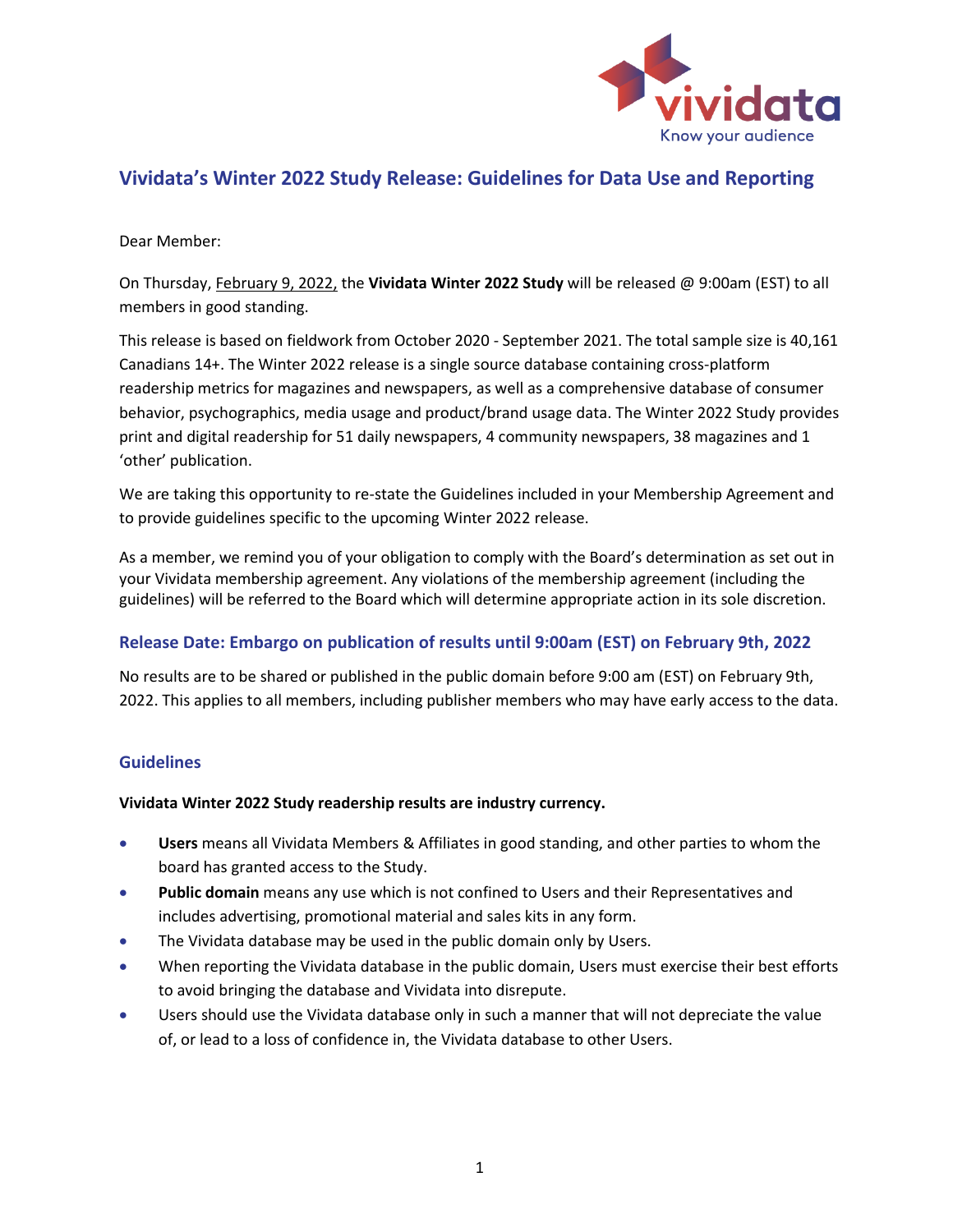#### **General Usage and Reporting Guidelines for Vividata**

- i) All data from the Vividata database quoted in the public domain must clearly state the relevant year and period of the Study or Studies as the source of the data. The study naming protocol should be observed (e.g. Vividata Winter 2022). Ensure that any data presented and reported in the public domain is accurate and the source clearly identified.
- ii) The data reference should be sufficiently clear that other members are able to replicate the data, and should provide a clear definition of the metrics used to avoid confusion and provide context for the reported data (e.g. Adults 25-54 Mon-Fri AIR-Vividata Winter 2022).
- iii) A metric that is currently available in Vividata should not be substituted with an estimate (e.g. Weekly Cume readership).
- iv) Users who develop simulations, projections, models or prototypes incorporating data from the Vividata database for use outside their immediate company must obtain advance written approval for these actions from the Board. Any data from the Vividata Study or database used for such purposes cannot be sourced as data from Vividata and must identify in a manner approved from the Board that such usage is an estimate.
- v) When Vividata results are presented in conjunction with data from other sources, the information should clearly distinguish the different data sources.
- vi) Data from Vividata on a measured publication may not be claimed, presented or used in any way as findings for any other publication, including, but not limited to, affiliated non-measured publications distributed to part, or all, of the same distribution base.
- vii) Users may not distribute data from the Vividata database in any form to media industry associations or government bodies without written consent from Vividata (e.g. CMDC Media Digest, News Media Canada, Magazines Canada, Canadian Heritage).

### **Provision of Data to Members and Non-members**

Users may distribute data from the current study to non-members in order to conduct business with their clients or potential clients who are non-members within the terms and conditions of the Vividata membership agreement.

Users may not provide the Vividata database in its entirety, in any form, to a client, or potential client, whether or not such client or potential client is a member of Vividata in its own right.

Users shall not have any right to make available directly or indirectly any data from the Vividata database to another media vehicle or publication for use in the public domain, when such a media vehicle or publication is not a member of Vividata.

Where Vividata data is supplied by a member to a client:

- i) The findings must be confined to the specific media vehicle, medium, product or service for which the member and the client have existing or prospective business dealings.
- ii) It is the member's responsibility to ensure that Vividata access rules and confidentiality provisions are observed by the client.

The data in the Vividata database collected for the sole purpose of research controls (including, without limitation, name, address, e-mail address, telephone number, date, week or day of interview) shall not be made available to Users for use in analysis.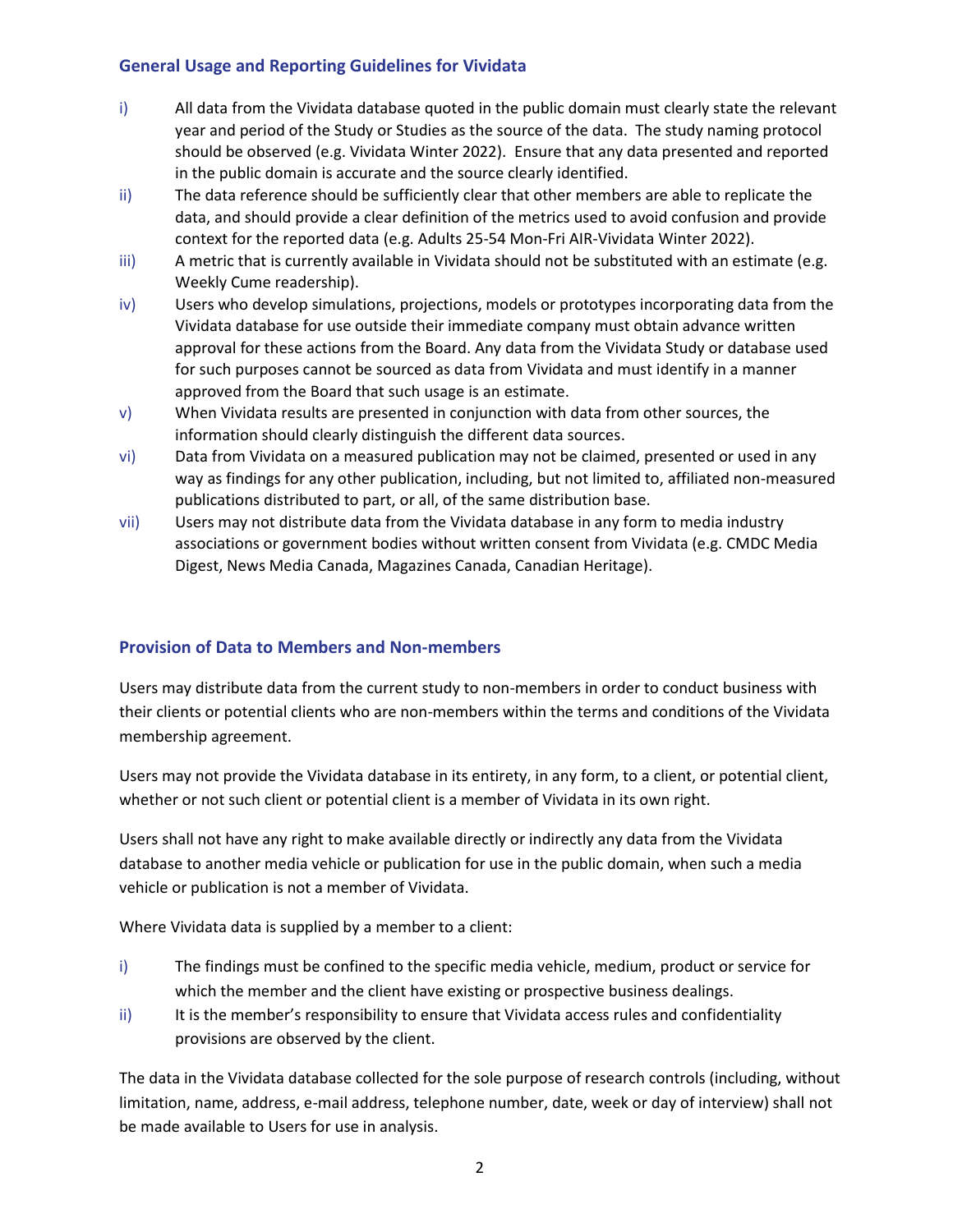### **Unauthorized Use/Complaints**

Any unauthorized use, publication, and distribution of the information except as provided under the Agreement is strictly forbidden and may give rise to legal proceedings.

Users will notify Vividata immediately upon discovery of any unauthorized or unlawful disclosure, divulgence, communication or use of any of the information.

All complaints should be submitted in writing to Vividata and must be supported by documented evidence.

Data usage issues which are raised by Users may be referred to the Board. The Board, in the Board's sole discretion, will determine appropriate action.

For those members without software access, please contact your Vividata representative: Tosha Kirk at [tosha@vividata.ca](mailto:tosha@vividata.ca) or Isabelle Michaud at [isabelle@vividata.ca](mailto:isabelle@vividata.ca)**.**

If you have any questions, or require clarification on any of these points, please contact Pat A. Pellegrini, CEO & President, at 416 961 3205 or [pat@vividata.ca](mailto:pat@vividata.ca)

Alely

Pat A. Pellegrini, Ph.D President & CEO